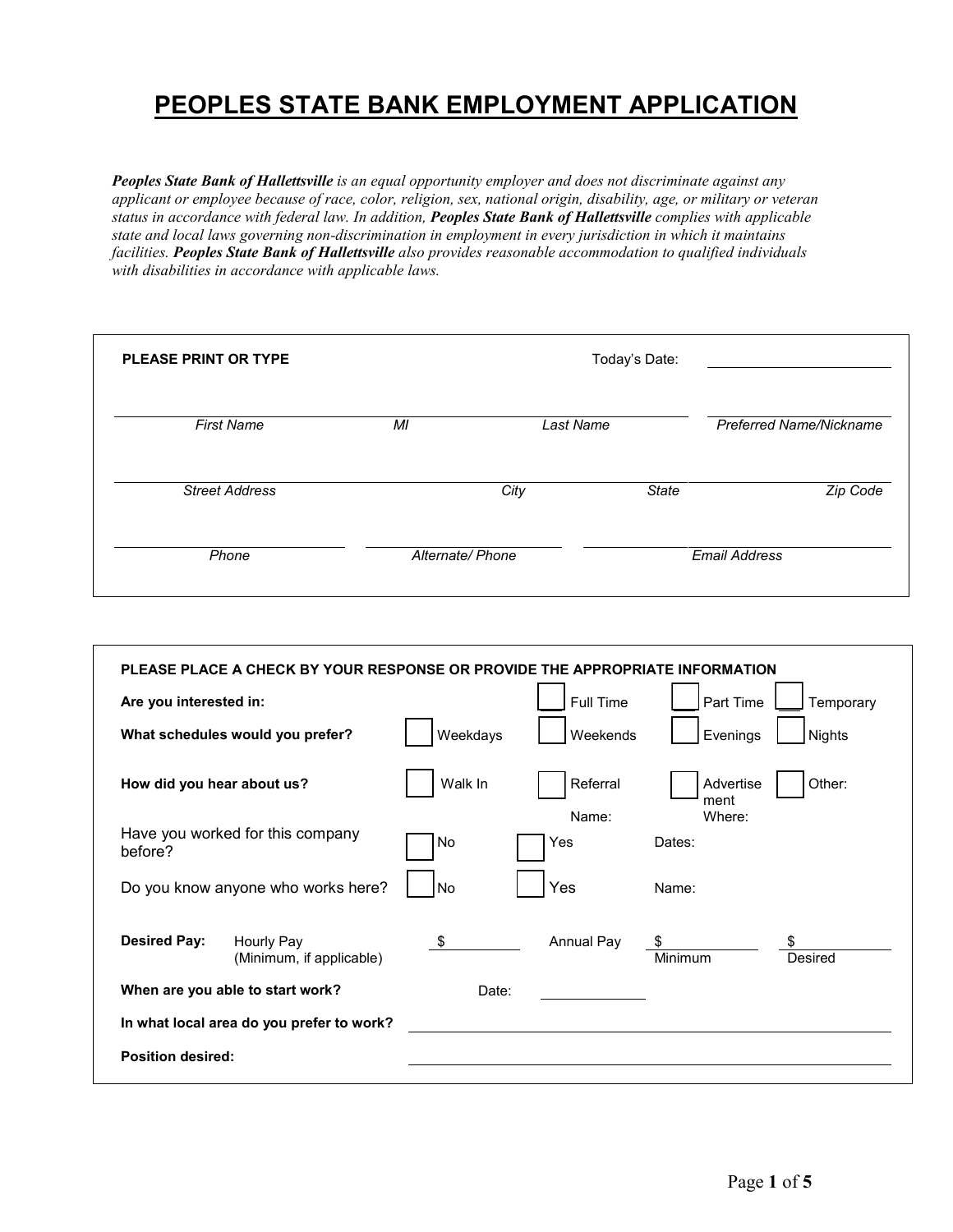| PLEASE CHECK YES OR NO TO THE FOLLOWING:                                                                                                                                                                                                                                                                                                                                                                                                                                                                                                                                  |     |           |
|---------------------------------------------------------------------------------------------------------------------------------------------------------------------------------------------------------------------------------------------------------------------------------------------------------------------------------------------------------------------------------------------------------------------------------------------------------------------------------------------------------------------------------------------------------------------------|-----|-----------|
| Are you authorized to work in the United States?                                                                                                                                                                                                                                                                                                                                                                                                                                                                                                                          | Yes |           |
| Federal law requires that employers hire only individuals who are authorized to be lawfully employed in the United States. In<br>compliance with these laws, Peoples State Bank of Hallettsville will verify the status of every individual offered employment with<br>the Company. In this connection, all offers of employment are subject to verification of the applicant's identity and employment<br>authorization, and it will be necessary for you to submit such documents as are required by law to verify your identification and<br>employment authorization. |     |           |
| Are you under 18 years of age?                                                                                                                                                                                                                                                                                                                                                                                                                                                                                                                                            | Yes | <b>No</b> |
| If yes, can you furnish a work permit?                                                                                                                                                                                                                                                                                                                                                                                                                                                                                                                                    | Yes | <b>No</b> |

## **PLEASE LIST YOUR WORK EXPERIENCE BELOW (MOST RECENT JOB FIRST)**

|                 | <b>COMPANY NAME</b>     |                                    |                                 | YOUR POSITION and TITLE               |
|-----------------|-------------------------|------------------------------------|---------------------------------|---------------------------------------|
|                 |                         |                                    |                                 |                                       |
| <b>FROM</b>     | NO. & STREET            |                                    |                                 | SUPERVISOR'S NAME, TITLE and POSITION |
| Month<br>Year   |                         |                                    |                                 |                                       |
|                 | <b>CITY</b>             | <b>STATE</b>                       | <b>ZIP CODE</b>                 | SUPERVISOR'S TELEPHONE NUMBER         |
|                 |                         |                                    |                                 |                                       |
|                 | <b>TYPE OF BUSINESS</b> |                                    |                                 |                                       |
|                 |                         |                                    |                                 |                                       |
| $\overline{10}$ | <b>TELEPHONE NUMBER</b> |                                    | <b>TERMINATION</b>              | <b>REASON</b>                         |
| Month<br>Year   |                         |                                    | VOLUNTARY<br><b>INVOLUNTARY</b> |                                       |
|                 |                         | BRIEFLY DESCRIBE YOUR MAJOR DUTIES |                                 |                                       |
|                 |                         |                                    |                                 |                                       |
|                 |                         |                                    |                                 |                                       |
|                 |                         |                                    |                                 |                                       |

|               | <b>COMPANY NAME</b>     |                                    |                                 | YOUR POSITION and TITLE               |
|---------------|-------------------------|------------------------------------|---------------------------------|---------------------------------------|
|               |                         |                                    |                                 |                                       |
| <b>FROM</b>   | NO. & STREET            |                                    |                                 | SUPERVISOR'S NAME, TITLE and POSITION |
| Month<br>Year |                         |                                    |                                 |                                       |
|               | <b>CITY</b>             | <b>STATE</b>                       | <b>ZIP CODE</b>                 | SUPERVISOR'S TELEPHONE NUMBER         |
|               |                         |                                    |                                 |                                       |
|               | <b>TYPE OF BUSINESS</b> |                                    |                                 |                                       |
|               |                         |                                    |                                 |                                       |
| TO            | TELEPHONE NUMBER        |                                    | <b>TERMINATION</b>              | <b>REASON</b>                         |
| Month<br>Year |                         |                                    | VOLUNTARY<br><b>INVOLUNTARY</b> |                                       |
|               |                         | BRIEFLY DESCRIBE YOUR MAJOR DUTIES |                                 |                                       |
|               |                         |                                    |                                 |                                       |
|               |                         |                                    |                                 |                                       |
|               |                         |                                    |                                 |                                       |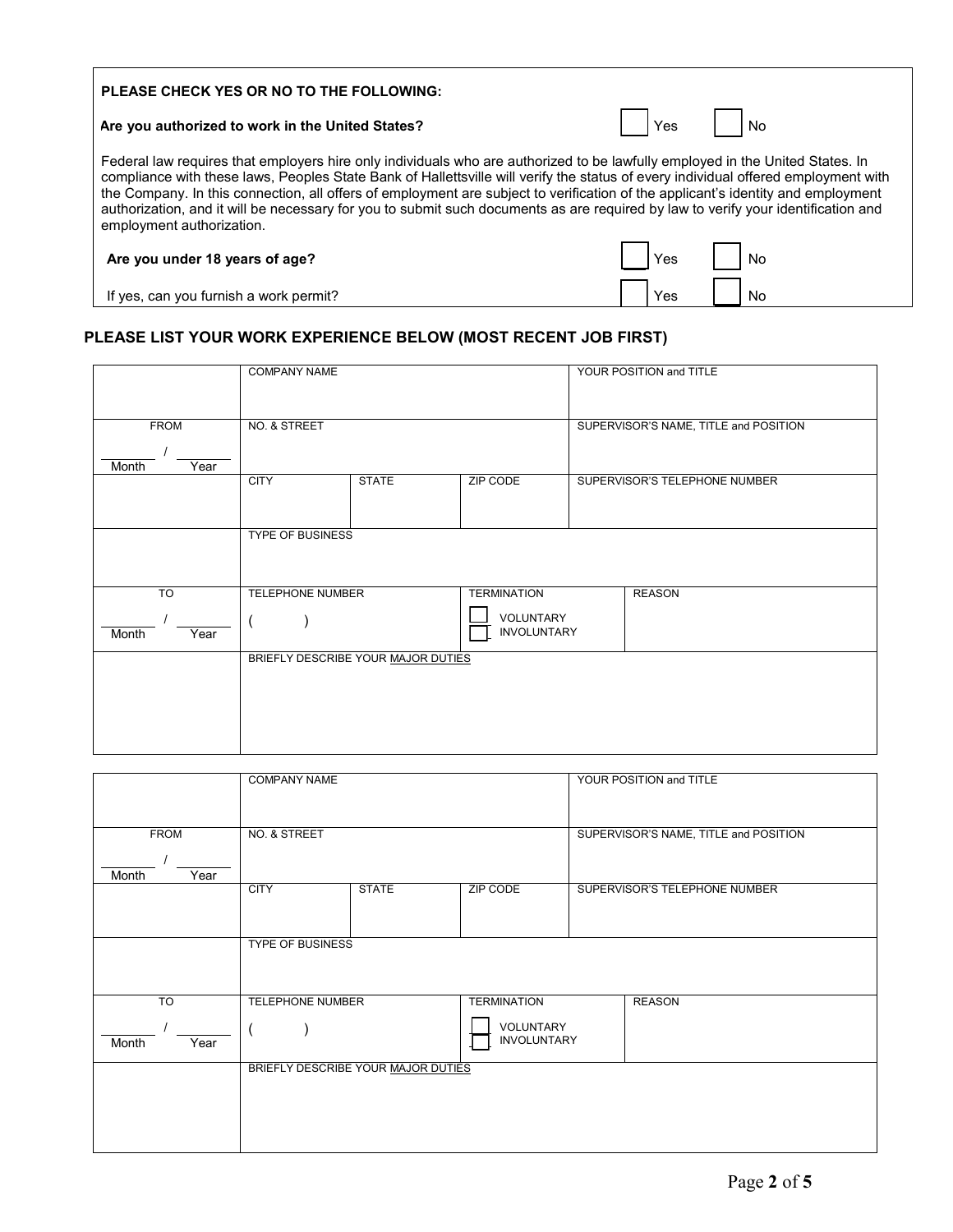|                 | <b>COMPANY NAME</b>     |                                    |                    | YOUR POSITION and TITLE               |
|-----------------|-------------------------|------------------------------------|--------------------|---------------------------------------|
|                 |                         |                                    |                    |                                       |
|                 |                         |                                    |                    |                                       |
|                 |                         |                                    |                    |                                       |
| <b>FROM</b>     | <b>NO. &amp; STREET</b> |                                    |                    | SUPERVISOR'S NAME, TITLE and POSITION |
|                 |                         |                                    |                    |                                       |
|                 |                         |                                    |                    |                                       |
| Month<br>Year   | <b>CITY</b>             | <b>STATE</b>                       | <b>ZIP CODE</b>    | SUPERVISOR'S TELEPHONE NUMBER         |
|                 |                         |                                    |                    |                                       |
|                 |                         |                                    |                    |                                       |
|                 |                         |                                    |                    |                                       |
|                 | <b>TYPE OF BUSINESS</b> |                                    |                    |                                       |
|                 |                         |                                    |                    |                                       |
|                 |                         |                                    |                    |                                       |
|                 |                         |                                    |                    |                                       |
| $\overline{10}$ | TELEPHONE NUMBER        |                                    | <b>TERMINATION</b> | <b>REASON</b>                         |
|                 |                         |                                    | VOLUNTARY          |                                       |
| Month<br>Year   |                         |                                    | <b>INVOLUNTARY</b> |                                       |
|                 |                         |                                    |                    |                                       |
|                 |                         | BRIEFLY DESCRIBE YOUR MAJOR DUTIES |                    |                                       |
|                 |                         |                                    |                    |                                       |
|                 |                         |                                    |                    |                                       |
|                 |                         |                                    |                    |                                       |
|                 |                         |                                    |                    |                                       |
|                 |                         |                                    |                    |                                       |

|                                  | <b>COMPANY NAME</b>     |                                    |                                                       | YOUR POSITION and TITLE               |
|----------------------------------|-------------------------|------------------------------------|-------------------------------------------------------|---------------------------------------|
| <b>FROM</b><br>Month<br>Year     | NO. & STREET            |                                    |                                                       | SUPERVISOR'S NAME, TITLE and POSITION |
|                                  | <b>CITY</b>             | <b>STATE</b>                       | ZIP CODE                                              | SUPERVISOR'S TELEPHONE NUMBER         |
|                                  | <b>TYPE OF BUSINESS</b> |                                    |                                                       |                                       |
| $\overline{10}$<br>Month<br>Year | <b>TELEPHONE NUMBER</b> |                                    | <b>TERMINATION</b><br>VOLUNTARY<br><b>INVOLUNTARY</b> | <b>REASON</b>                         |
|                                  |                         | BRIEFLY DESCRIBE YOUR MAJOR DUTIES |                                                       |                                       |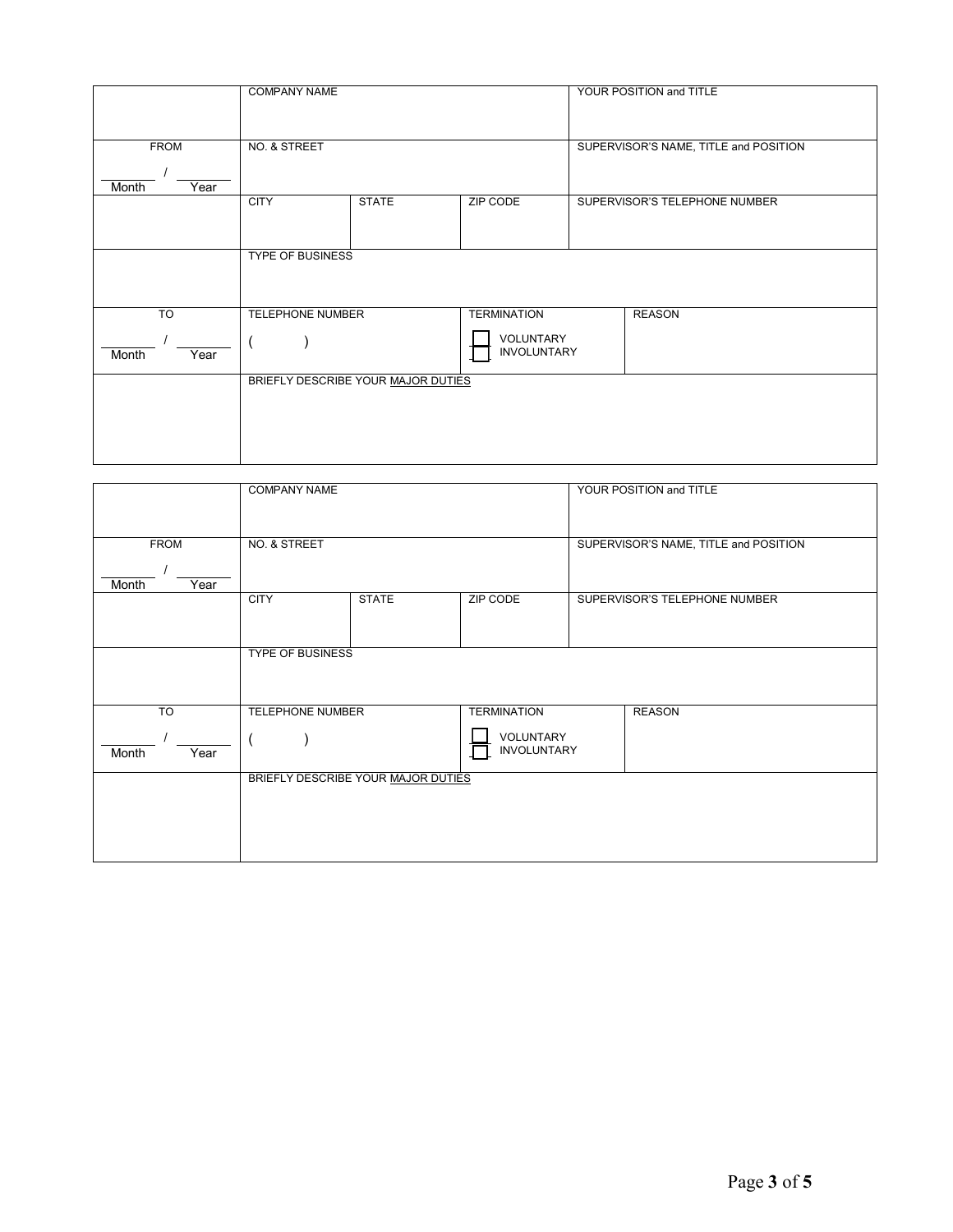#### **EDUCATION:**

| <b>NAME AND ADDRESS OF SCHOOL</b> | <b>MAJOR</b><br><b>SUBJECT</b> | <b>DID YOU</b><br><b>GRADUATE?</b> | <b>TYPE OF</b><br><b>DEGREE OR DIPLOMA</b> |
|-----------------------------------|--------------------------------|------------------------------------|--------------------------------------------|
| HIGH SCHOOL OR PREP               |                                |                                    |                                            |
| COLLEGE                           |                                |                                    |                                            |
| <b>COLLEGE OR GRADUATE</b>        |                                |                                    |                                            |
| <b>OTHER</b>                      |                                |                                    |                                            |

#### **PROFESSIONAL DESIGNATIONS:**

| DESIGNATION        | ORGANIZATION GRANTING DESIGNATION | DATE COMPLETED |
|--------------------|-----------------------------------|----------------|
| <b>DESIGNATION</b> | ORGANIZATION GRANTING DESIGNATION | DATE COMPLETED |

#### **PROFESSIONAL LICENSES:**

| <b>TYPE OF LICENSE</b> | <b>STATE GRANTING LICENSE</b> | <b>LICENSE NUMBER</b> |
|------------------------|-------------------------------|-----------------------|
| <b>TYPE OF LICENSE</b> | <b>STATE GRANTING LICENSE</b> | <b>LICENSE NUMBER</b> |

### **REFERENCES: Please list three professional references**

| <b>NAME</b> | <b>RELATIONSHIP</b> | <b>COMPANY</b> | PHONE/ALTERNATE PHONE |
|-------------|---------------------|----------------|-----------------------|
|             |                     |                |                       |
|             |                     |                |                       |
|             |                     |                |                       |